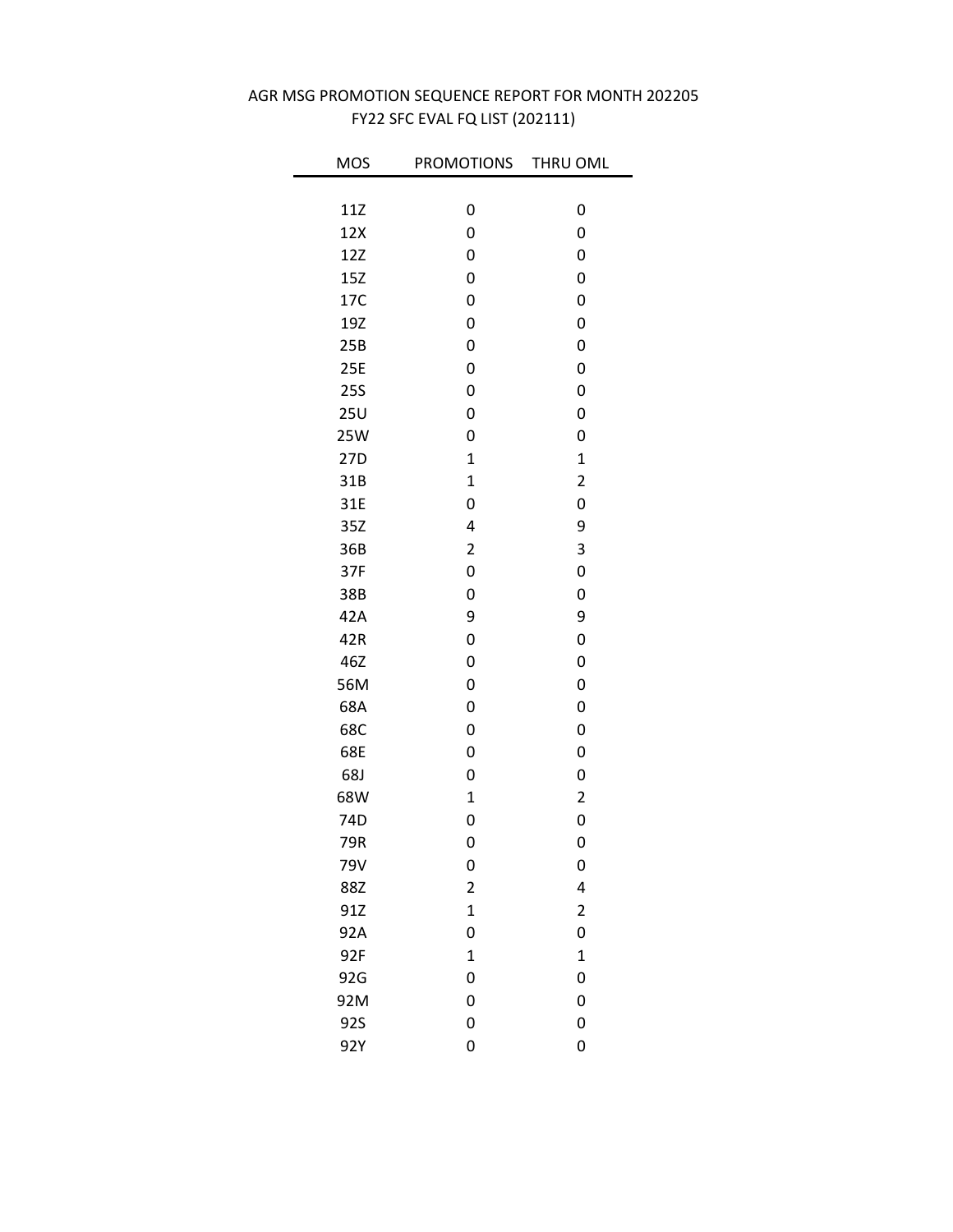## AGR SFC PROMOTION SEQUENCE REPORT FOR MONTH: 202205

| FY21 SSG EVAL FQ LIST (202102) |            |                     |             |  |  |  |
|--------------------------------|------------|---------------------|-------------|--|--|--|
|                                | <b>MOS</b> | PROMOTIONS THRU OML |             |  |  |  |
| 11B                            |            | 0                   | 0           |  |  |  |
| 12B                            |            | 0                   | 0           |  |  |  |
| 12C                            |            | 0                   | 0           |  |  |  |
| 12H                            |            | 0                   | 0           |  |  |  |
| 12N                            |            | 0                   | 0           |  |  |  |
| 15P                            |            | 0                   | 0           |  |  |  |
| 15T                            |            | 0                   | 0           |  |  |  |
| 15U                            |            | 0                   | 0           |  |  |  |
| 17E                            |            | 0                   | 0           |  |  |  |
| 19D                            |            | 0                   | 0           |  |  |  |
| 19K                            |            | 0                   | 0           |  |  |  |
| 25B                            |            | 0                   | 0           |  |  |  |
| <b>25N</b>                     |            | 0                   | 0           |  |  |  |
| <b>25S</b>                     |            | 0                   | 0           |  |  |  |
| 25U                            |            | 0                   | 0           |  |  |  |
| 25W                            |            | 0                   | 0           |  |  |  |
| 25Z                            |            | 0                   | 0           |  |  |  |
| 27D                            |            | 0                   | 0           |  |  |  |
| 31B                            |            | $\mathbf 1$         | 7           |  |  |  |
| 31E                            |            | 0                   | 0           |  |  |  |
| 35F                            |            | 0                   | 0           |  |  |  |
| 35G                            |            | 0                   | 0           |  |  |  |
| 35L                            |            | 0                   | 0           |  |  |  |
| 35M                            |            | 0                   | 0           |  |  |  |
| 36B                            |            | 0                   | 0           |  |  |  |
| 37F                            |            | 0                   | 0           |  |  |  |
| 38B                            |            | 0                   | 0           |  |  |  |
| 42A                            |            | $\mathbf 1$         | 96          |  |  |  |
| 46Z                            |            | 0                   | 0           |  |  |  |
| 56M                            |            | 0                   | 0           |  |  |  |
| 68A                            |            | 0                   | 0           |  |  |  |
| 68C                            |            | 0                   | 0           |  |  |  |
| 68D                            |            | 0                   | 0           |  |  |  |
| 68E                            |            | 0                   | 0           |  |  |  |
| 68J                            |            | 0                   | 0           |  |  |  |
| 68R                            |            | 0                   | 0           |  |  |  |
| 68W                            |            | $\overline{1}$      | 15          |  |  |  |
| 68X                            |            | $\mathbf 1$         | $\mathbf 1$ |  |  |  |
| 74D                            |            | 0                   | 0           |  |  |  |
| 79R                            |            | 0                   | 0           |  |  |  |
| 79V                            |            | 0                   | 0           |  |  |  |
| 88H                            |            | 0                   | 0           |  |  |  |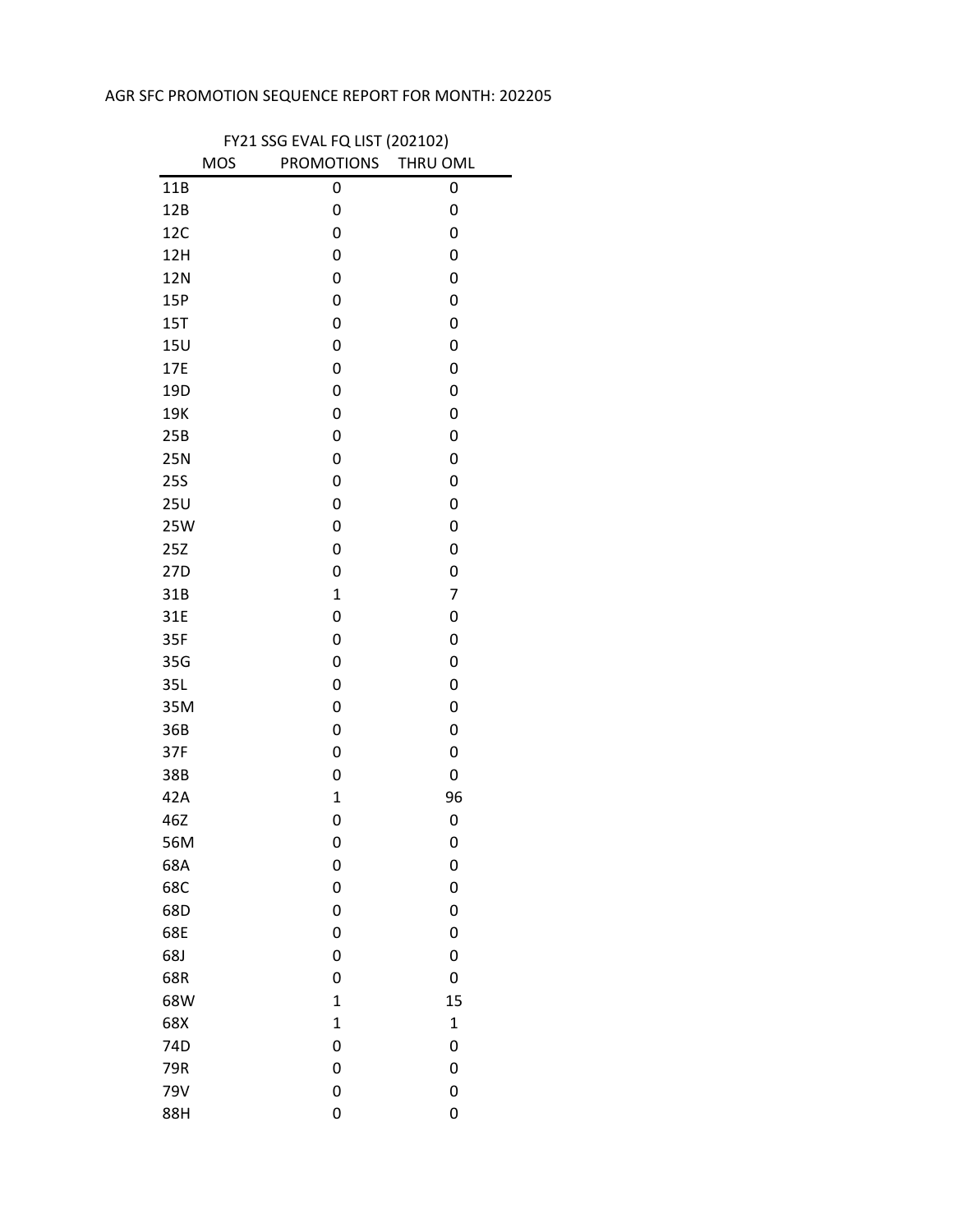| <b>88K</b> | 0 | 0  |
|------------|---|----|
| 88L        | 0 | 0  |
| 88M        | 1 | 13 |
| <b>88N</b> | 0 | 0  |
| 89B        | 0 | 0  |
| 91X        | 0 | 0  |
| 92A        | 0 | 0  |
| 92F        | 0 | 0  |
| 92L        | 0 | 0  |
| 92M        | 0 | 0  |
| 92S        | 0 | 0  |
| 92W        | 0 | 0  |
| 92Y        | 1 | 42 |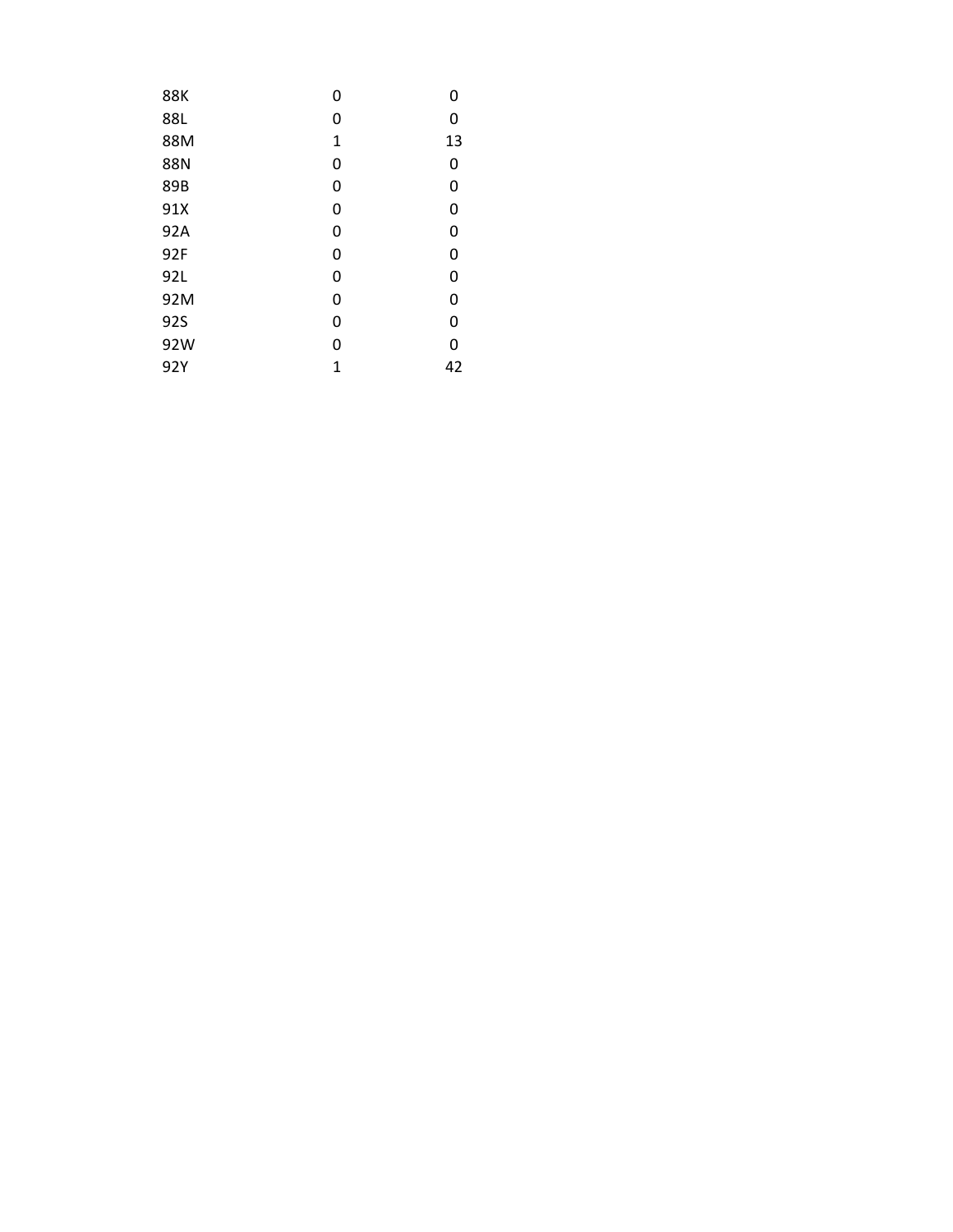| <b>MOS</b>      | <b>PROMOTIONS</b> | <b>REMAINING</b> |
|-----------------|-------------------|------------------|
|                 |                   |                  |
| 11Z             | 0                 | 0                |
| 12A             | 0                 | 0                |
| 15Z             | 0                 | 0                |
| 25X             | 0                 | 0                |
| 27D             | 0                 | 0                |
| 31Z             | 0                 | 0                |
| 35Z             | 0                 | 0                |
| 42A             | 0                 | 0                |
| 68Z             | 0                 | 0                |
| 74 <sub>D</sub> | 0                 | 0                |
| 79R             | 0                 | 0                |
| 79V             | 0                 | 0                |
| 88Z             | 0                 | 0                |
| 91Z             | ი                 | 0                |
| 92Z             | 0                 | 0                |

## LIST 2021 (CLASS 71) SGM PROMOTION SEQUENCE REPORT FOR MONTH: 202205